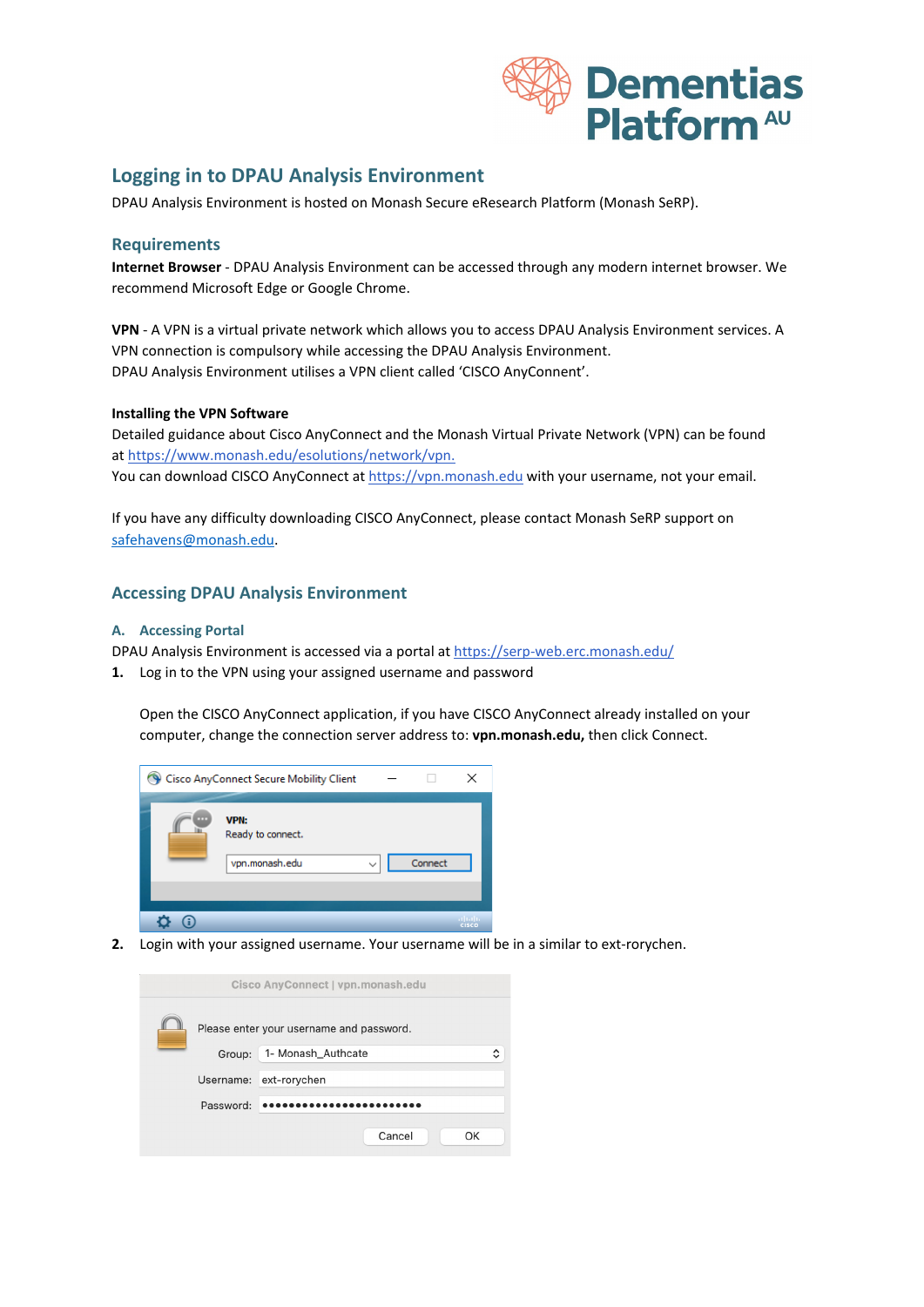

**3.** You'll be prompted to authenticate using Multi-Factor Authentication (MFA). Select either Option 1 or Option 2.

Option 1: Enter verification code from your Okta App, then click OK. Option 2: Approve push notification on your Okta App.

| Cisco AnyConnect   vpn.monash.edu                                                                                                        |        |
|------------------------------------------------------------------------------------------------------------------------------------------|--------|
| Answer:<br>Please select your second authentication<br>method [num]:<br>1 - Okta Verify.<br>2 - Okta Verify Push.<br>Enter '0' to abort. |        |
| Continue                                                                                                                                 | Cancel |

**4.** Click Accept to complete your login to the VPN

| <b>Cisco AnyConnect</b>                                                                                                                                                                                                                  |   |
|------------------------------------------------------------------------------------------------------------------------------------------------------------------------------------------------------------------------------------------|---|
| You are connecting to the Monash University VPN. Use of Monash<br>University's IT facilities is governed by the Information Technology<br>Acceptable Use Policy detailed at:<br>http://www.policy.monash.edu/policy-bank/management/its/ |   |
| Disconnect<br>Accept                                                                                                                                                                                                                     |   |
| Cisco AnyConnect Secure Mobility Client                                                                                                                                                                                                  | × |
| <b>VPN:</b><br>Connected to vpn.monash.edu.<br>vpn.monash.edu<br>Disconnect                                                                                                                                                              |   |
| 00:00:12<br>IPv4                                                                                                                                                                                                                         |   |
| <b>CISCO</b>                                                                                                                                                                                                                             |   |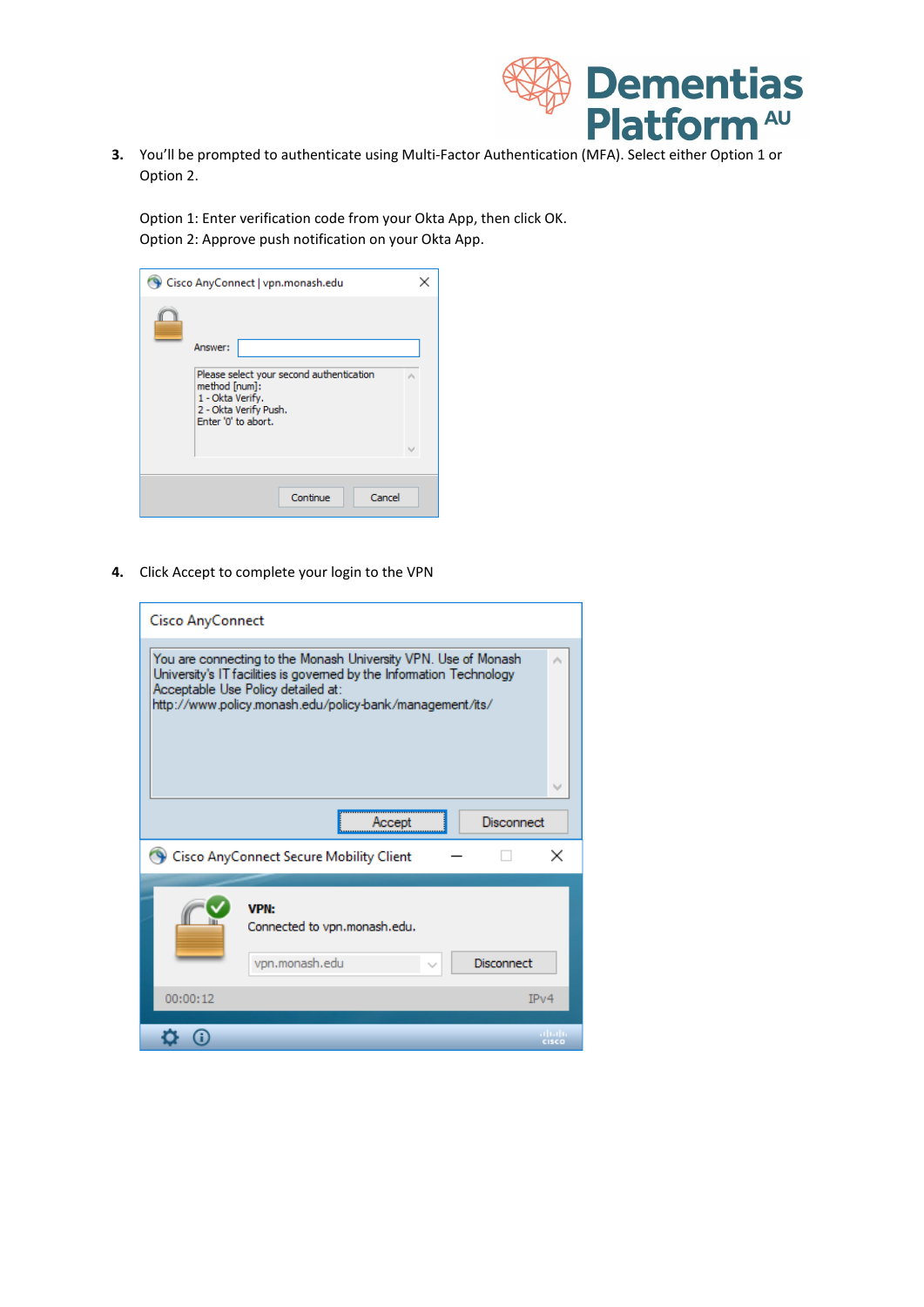

- **5.** Open a web browser (e.g Chrome, Microsoft Edge, Safari) and go to the Portal: <https://serp-web.erc.monash.edu/>
- **6.** Enter your assigned username and password when prompted
- **7.** When the user portal displays, you will see your available project listed and three options:

| - Launch Platform<br>- File Out Requests<br>- File In Requests                          |                                                                    |
|-----------------------------------------------------------------------------------------|--------------------------------------------------------------------|
| <b>  MONASH</b><br>® University                                                         | <b>A</b> ext-rorychen $\mathbf{\mathbf{\mathbf{\Theta}}}$ Sign Out |
| <b>Connect to the Research Platform</b>                                                 |                                                                    |
| <b>C</b> Launch Platform<br><b>&amp;</b> File Out Requests<br><b>a</b> File In Requests |                                                                    |

#### **B. Launch Platform**

- **1.** Within the user portal, click Launch Platform
- **2.** Enter your assigned username and password when prompted.

|              | <b>SIGN IN</b> |
|--------------|----------------|
| ext-rorychen |                |
|              |                |
|              |                |
|              | <b>SIGN IN</b> |
|              |                |

#### **3.** A pool of available Virtual Machines will be listed.

Click Connect on any available machine to start the remote connection

| Show:         |  |
|---------------|--|
| All Resources |  |
|               |  |